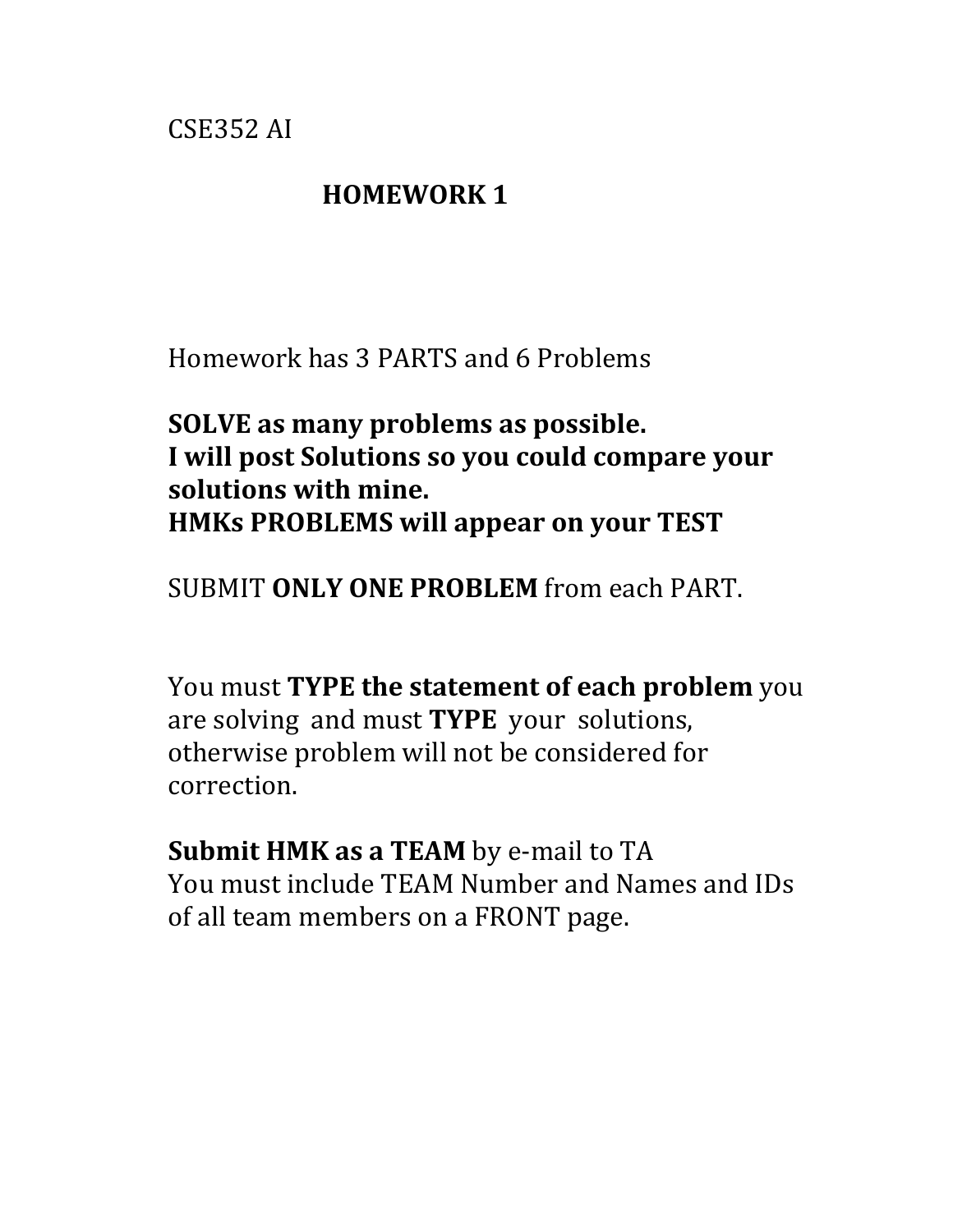# **PART ONE**

- 1. CONCEPTUALIZATION DEFINITION (NILSON)
- **Conceptualization** step one of formalization of knowledge in declarative form.
- $C = (U, F, R)$
- **U** − Universe of discourse; it is a FINITE set of objects.
- **F** − Functional Basis Set; Set of functions (defined on **U**). Functions may be partial.
- **R** − Relational Basis Set; Set of relations defined on **U**.
- Remark: sets **R**, **F** are FINITE.

# **PROBLEM 1**

Conceptualize the following situation using the above definition.

*In a room there are 3 girls, 4 boys, and 2 cars – one red and one blue.* The following properties must be true.

**1.** Each girl likes exactly one boy.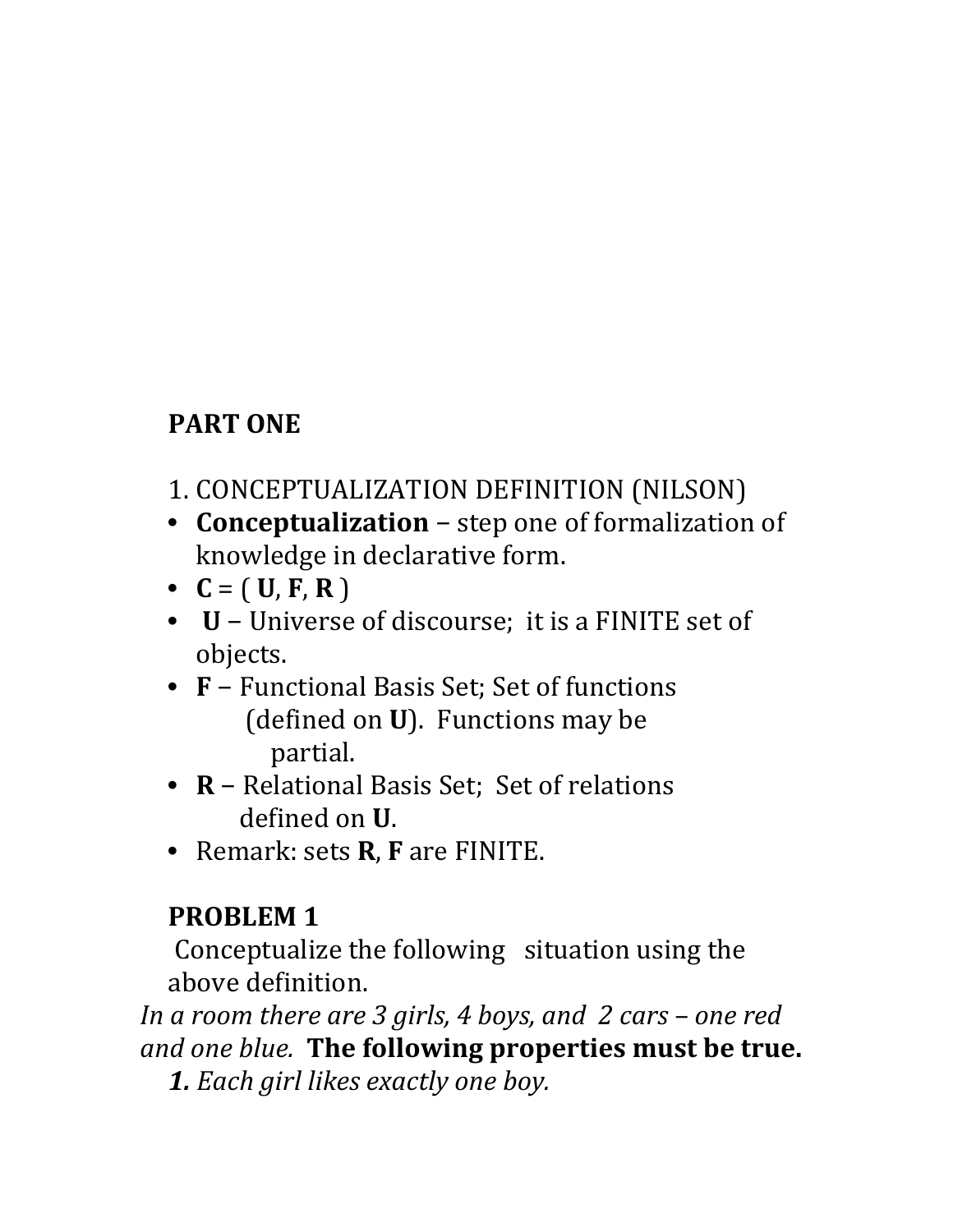**2.** *Some boys like some girls.* **3***.* Everybody (boys and girls) like some car. **4***.* Three boys like a red car.  *5. Two girls like a blue car.* Use the following notation

**U** − Universe of discourse is the set

### $U = \{ 01, 02, 03, 04, 05, 06, 07, 08, 09 \}$

**R** − Relational Basis Set; Set of relations

# **R = { GIRL, BOY, CAR, REDCAR, BLUECAR, LIKE}**

### USE **INTENDED Interpretation, i.e.**

Relation **GIRL** is defined by a property x is a girl **Relation BOY** is defined by a property x is a boy

Relation  $CAR$  is defined by a property  $x$  is a car

**Relation CAR** is defined by a property x is a car

**Relation REDCAR** is defined by a property x is a red car

Relation **BLUECAR** is defined by a property x is a blue car

**Relation LIKE** is defined by a property x likes y

**Remark** that the relations **GIRL, BOY, CAR, REDCAR, BLUECAR** are one argument relations and the relation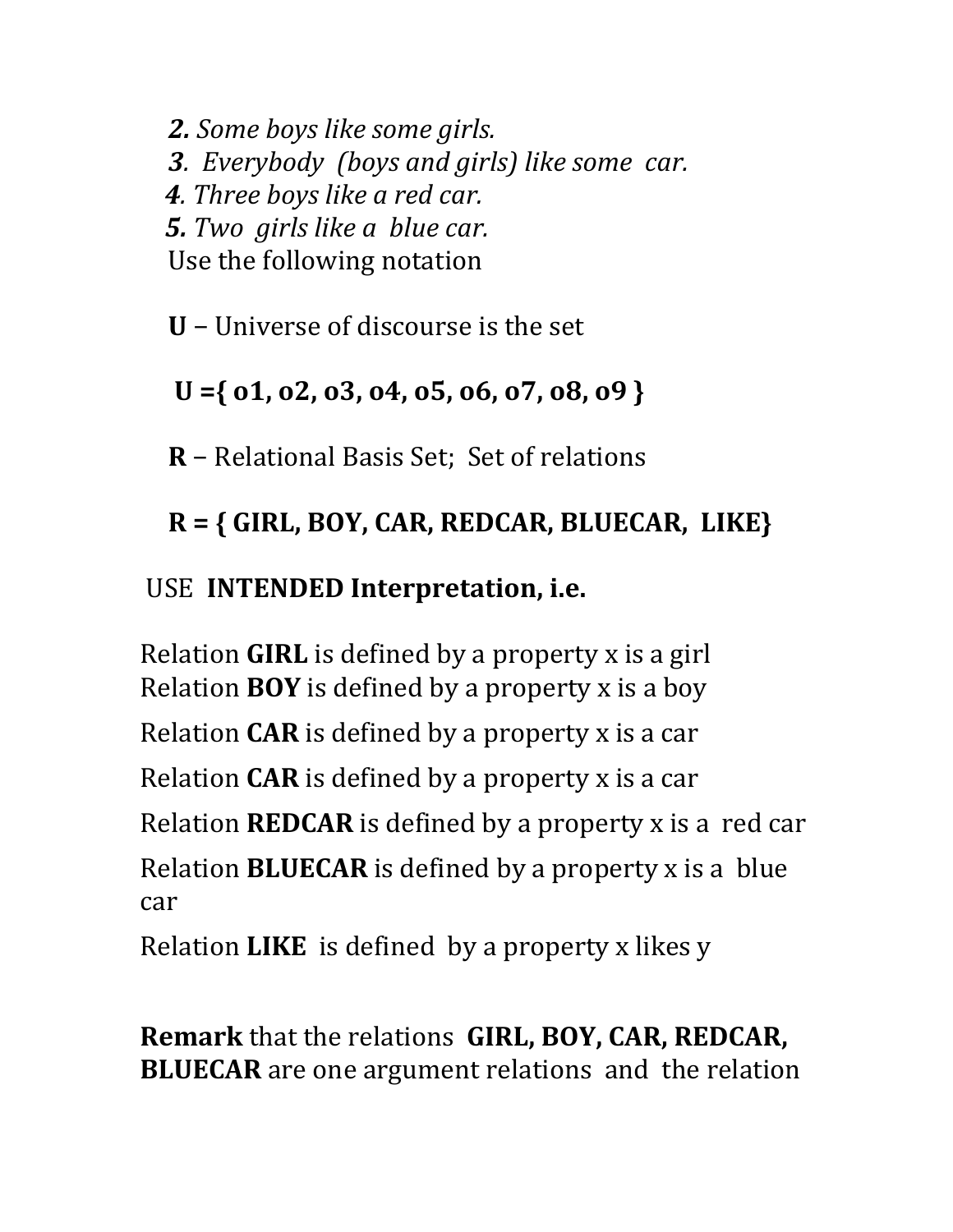**LIKE** is a two argument relation and all of them are defined on the Universe **U** 

### **PART TWO**

### PREDICATE LOGIC CONCEPTUALIZATION **1. Translations from Natural Language**

### **PROBLEM 2**

**P1. Translate** into plain English predicate logic examples from our MAIN **BOOK**, page 23 **P2.** Write a FULL solution following the Predicate Logic (1) Lecture Notes, with explanation and justification of correctness for the examples on the main **book** page 24, i.e. follow the steps:

- 1. **Identify** the domain: always a set  $X \neq \varphi$
- 2. **Identify** predicates (simple: atomic)
- **3. Identify** functions (if needed)
- 4. **Identify** the connectives
- 5. **Identify** the quantifiers ∀x, ∃x or Restricted Quantifiers  $\forall P(x)$ ,  $\exists Q(x)$
- 6. **Write** a formula using symbols from 2,3, 4, 5 Use restricted domain quantifier translation **rules**, where needed
- 7. Write LOGIC formula without Restricted Quantifiers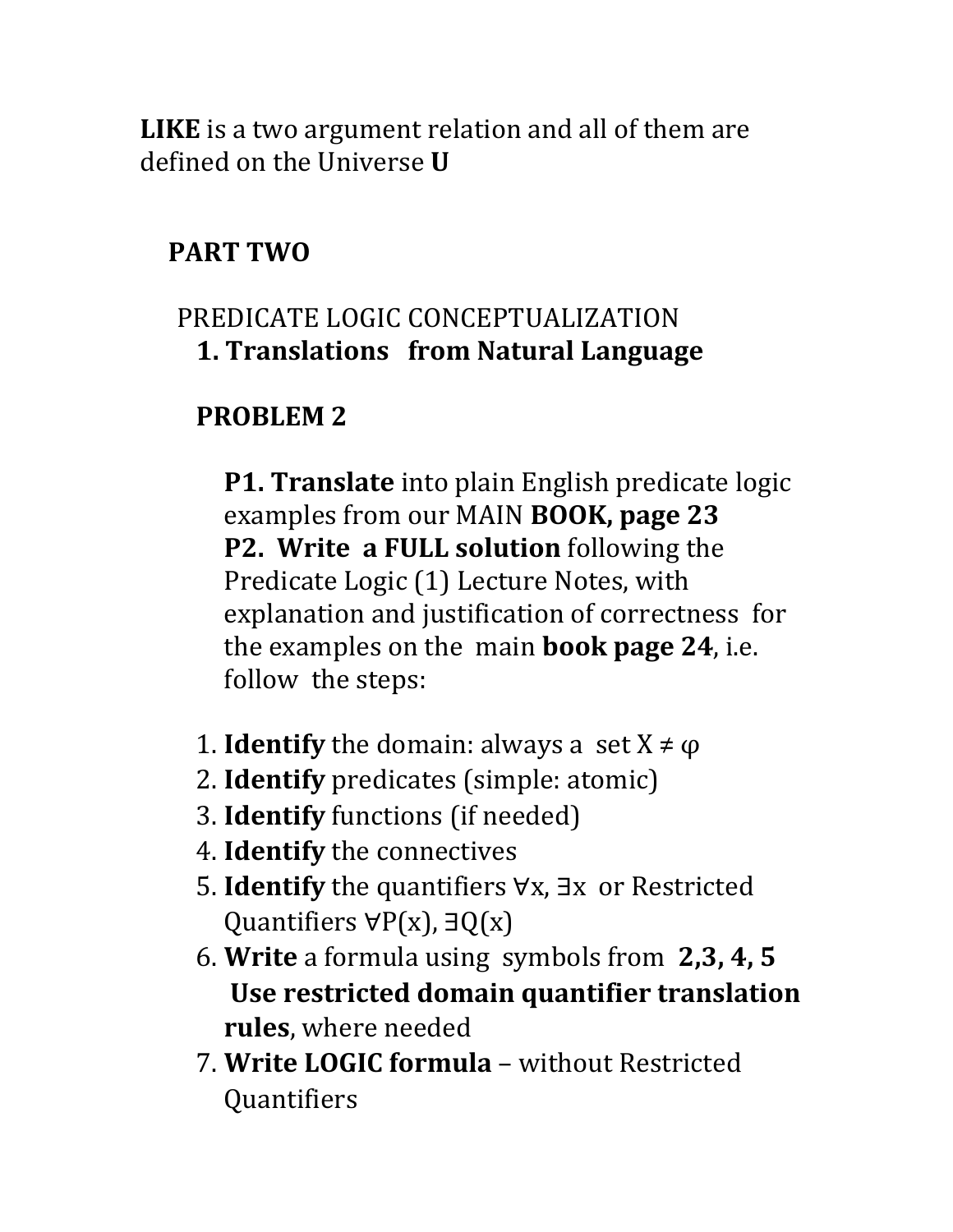# **P3.** This Problem is about different Knowledge **representations**

**FOLLOW PROBLEM 2** steps to write detailed solution to part b) of **problems 2, 3** from our MAIN BOOK, **page 39.** Follow the Book or Busse Notes to write solution of part a)

# PREDICATE LOGIC CONCEPTUALIZATION

# **2. Translations from Mathematics Language**

### **PROBLEM 3**

Here is a mathematical statement **S**:

*For all natural numbers n the following implication holds:*

*IF*  $n < 0$ , then there is a natural number m, such that

 $m+n < 0$ 

- 1. Re-write S as a "formula" **MF** that only uses mathematical and logical symbols
- 2. Translate your MF to a correct **logic formula LF**
- **3.** Argue whether the statement **S** it true of false

# **PART THREE**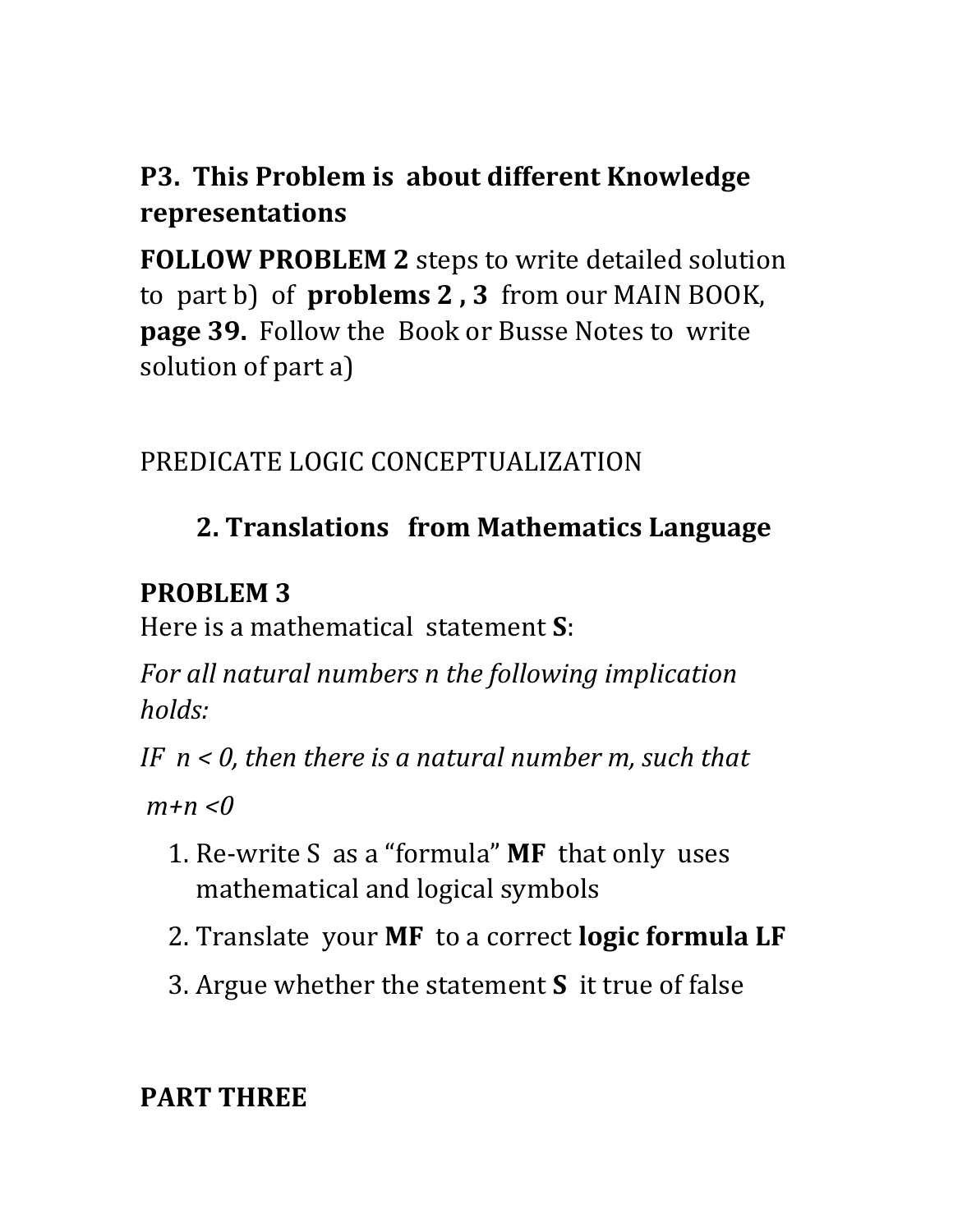#### RULE BASED SYSTEMS

#### **PROBLEM 4**

**P1.** CONCEPTUALIZE problem 5 from our MAIN BOOK, page 39 in **Propositional Logic** and solve it using Conflict Resolution.

### P2. CONCEPTUALIZE problem 5 from our BOOK, page 39 in **Predicate Logic convention** using predicates attribute(x, value of attribute), attribute(object, value of attribute)

WRITE a format of a database TABLE needed for solution of P2

### **PROBLEM 5**

CONCEPTUALIZE the EXAMPLE (Rules  $R1-R4$ ) on page 47 of the BOOK in **Propositional Logic.** 

EXPLAIN the role of Questions posed to the system (in your conceptualization) and use backward chaining to solve the problem depending on the answers given to the system.

### **PROBLEM 6**

**P1.** Write detailed solution to problems 2 from **BUSSE BOOK**